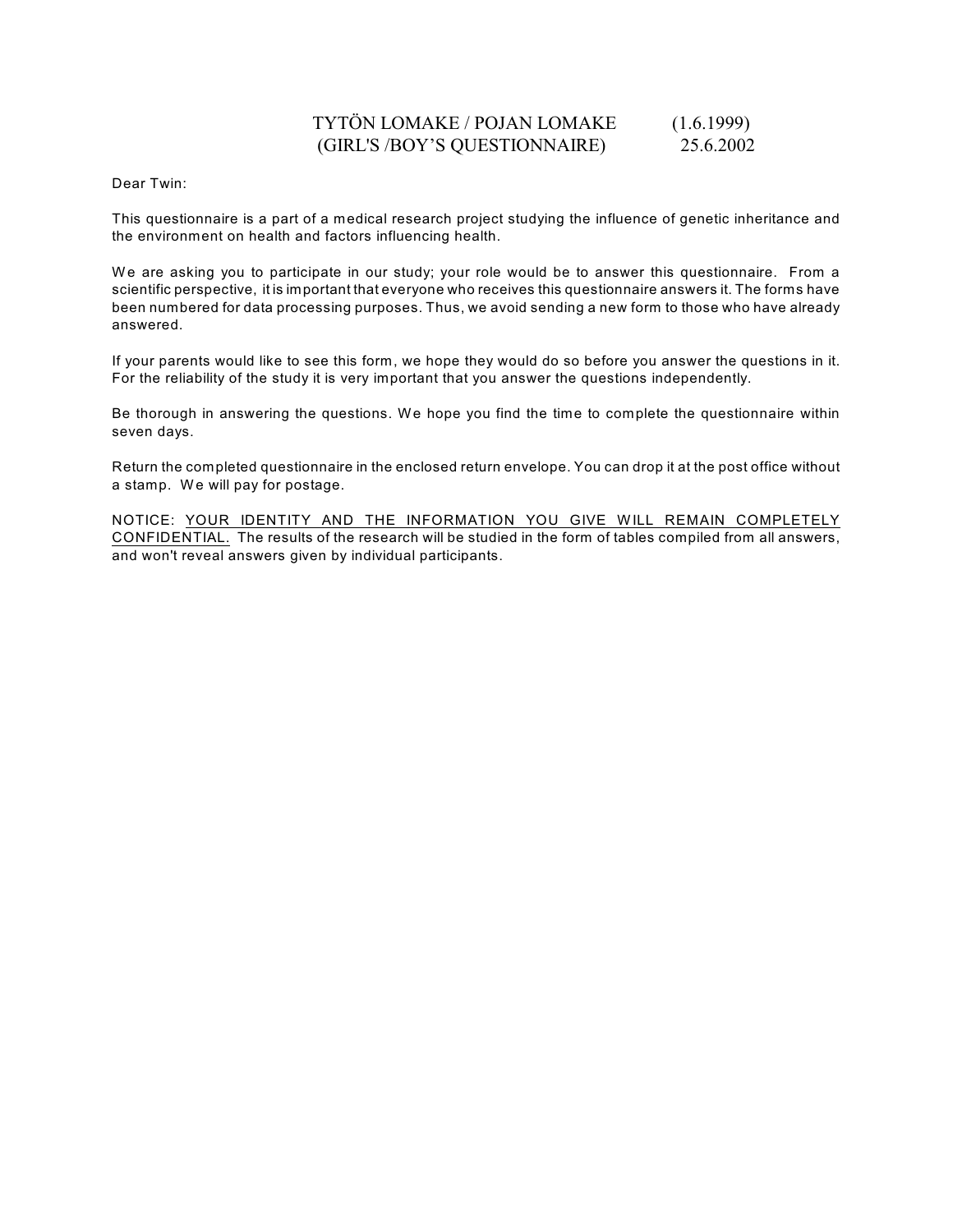[page 3]

HOW TO ANSWER:

It is easy to fill in the questionnaire. You will always answer each question or sub-question by circling one of the alternatives. The alternatives have been numbered. Take a look at example 1.

Some of the questions have, after the answer alternatives, a supplementary question or an indication to move on to a certain other question. Look at example 2.

In some of the questions you are asked to write something. Look at example 3.

If you have to correct an answer, cross out the incorrect answer.

#### EXAMPLES:

EXAMPLE 1 In the past month, have you visited the following

|                      | never        | once |
|----------------------|--------------|------|
| School health nurse  |              |      |
| Athletic competition | $\mathbf{1}$ |      |

(in this example the person giving the answers had visited the school health nurse once and had not visited an athletic competition during the past month)

EXAMPLE 2 Do you know your blood type? 1 no ----> go to the next question  $2$  yes ----> what is your blood type? (here the person answering knew his/her blood type) EXAMPLE 3 Which town/municipality do you live in? ------------------------------------------------------------------ ------------------------------------------------------------------ (in this example the person lives in Lappeenranta)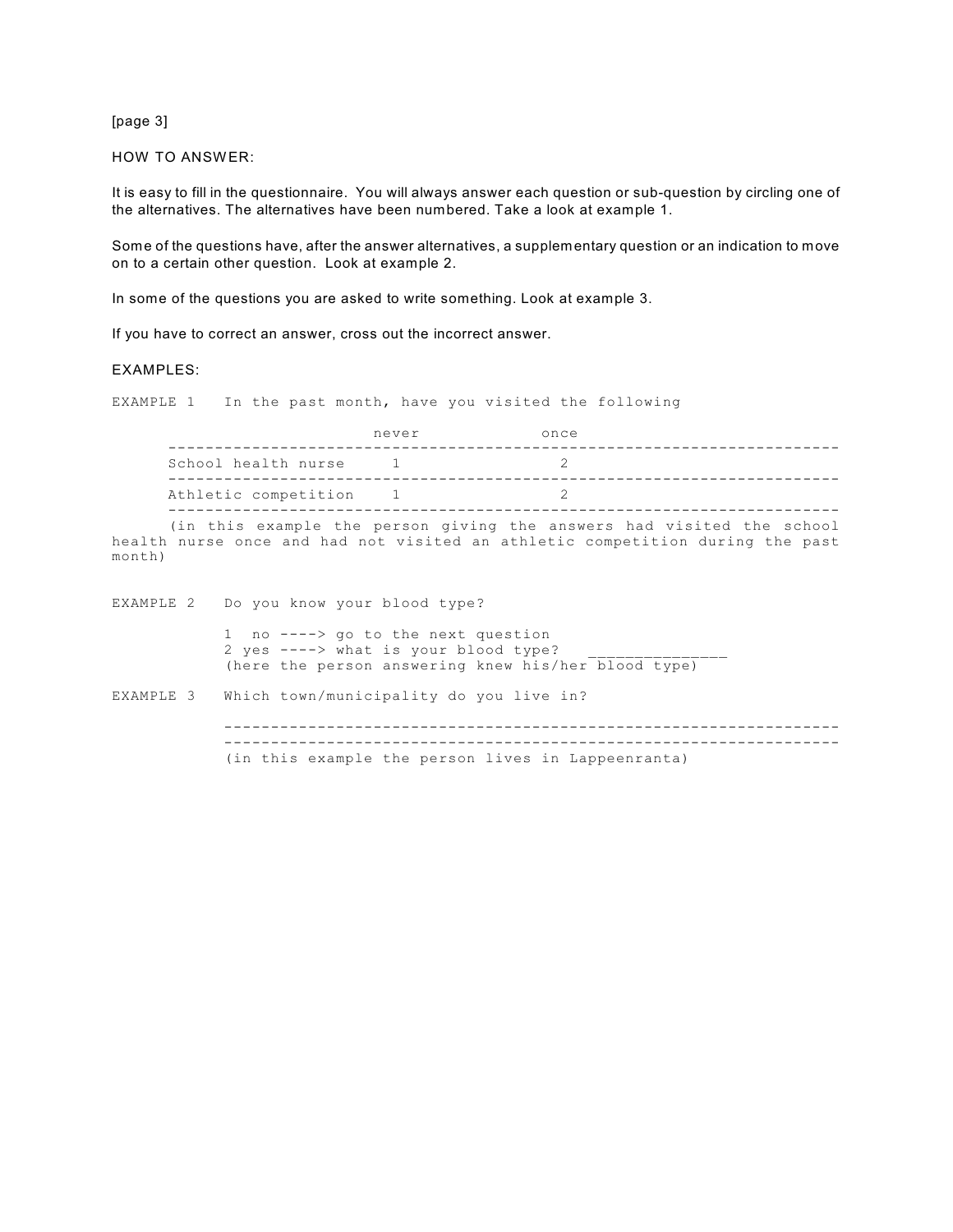### [page 4] Kysymysten numeroinnissa ilmeisesti joku virhe - ole tarkkana

## HERE BEGIN THE ACTUAL QUESTIONS

| 1. |                | What is your first name?                                       |          |           |                                                                 |      |          |                                                                                                                                                               |  |
|----|----------------|----------------------------------------------------------------|----------|-----------|-----------------------------------------------------------------|------|----------|---------------------------------------------------------------------------------------------------------------------------------------------------------------|--|
| 2. |                | What is your date of birth?                                    |          | day       | month                                                           | year |          |                                                                                                                                                               |  |
| 3. |                | Are you a (circle)                                             |          | girl/boy  |                                                                 |      |          |                                                                                                                                                               |  |
| 4. |                |                                                                |          |           |                                                                 |      |          |                                                                                                                                                               |  |
| 5. |                | How much do you weigh?________kg                               |          |           |                                                                 |      |          |                                                                                                                                                               |  |
| 6. |                | Is your twin of the same sex as you?                           |          |           |                                                                 |      |          |                                                                                                                                                               |  |
|    | 1.<br>2.       | no ----> go to question 10<br>yes                              |          |           |                                                                 |      |          |                                                                                                                                                               |  |
| 7. |                |                                                                |          |           |                                                                 |      |          | Did you and your twin look virtually identical when you were attending the<br>lower grades of school, or did you look no more alike than siblings in general? |  |
|    | 1.<br>2.<br>3  | virtually identical<br>like siblings in general<br>I can't say |          |           |                                                                 |      |          |                                                                                                                                                               |  |
| 8. |                | people had difficulties telling you apart?                     |          |           |                                                                 |      |          | Did you and your twin look so alike during your first years at school that                                                                                    |  |
|    | 1.<br>2.<br>3. | no<br>yes<br>I can't remember                                  |          |           |                                                                 |      |          |                                                                                                                                                               |  |
| 9. |                |                                                                |          |           | Who could tell you two apart during your first years at school? |      |          |                                                                                                                                                               |  |
|    | teacher        |                                                                | 1.<br>2. | yes<br>no |                                                                 |      |          |                                                                                                                                                               |  |
|    | classmates     |                                                                |          | 1.<br>2.  | yes<br>no                                                       |      |          |                                                                                                                                                               |  |
|    |                | other somewhat less familiar people                            |          |           |                                                                 |      | 1.<br>2. | yes<br>no                                                                                                                                                     |  |

The following questions deal with friends, hobbies and leisure time.

- 10. How much leisure time do you spend with your twin?
	- 1. I spend almost all my leisure time with my twin
	- 2. I spend somewhat more of my leisure time with my twin than with others
	- 3. I spend somewhat more of my leisure time with others than with my twin
	- 4. I spend most of my leisure time with others, not my twin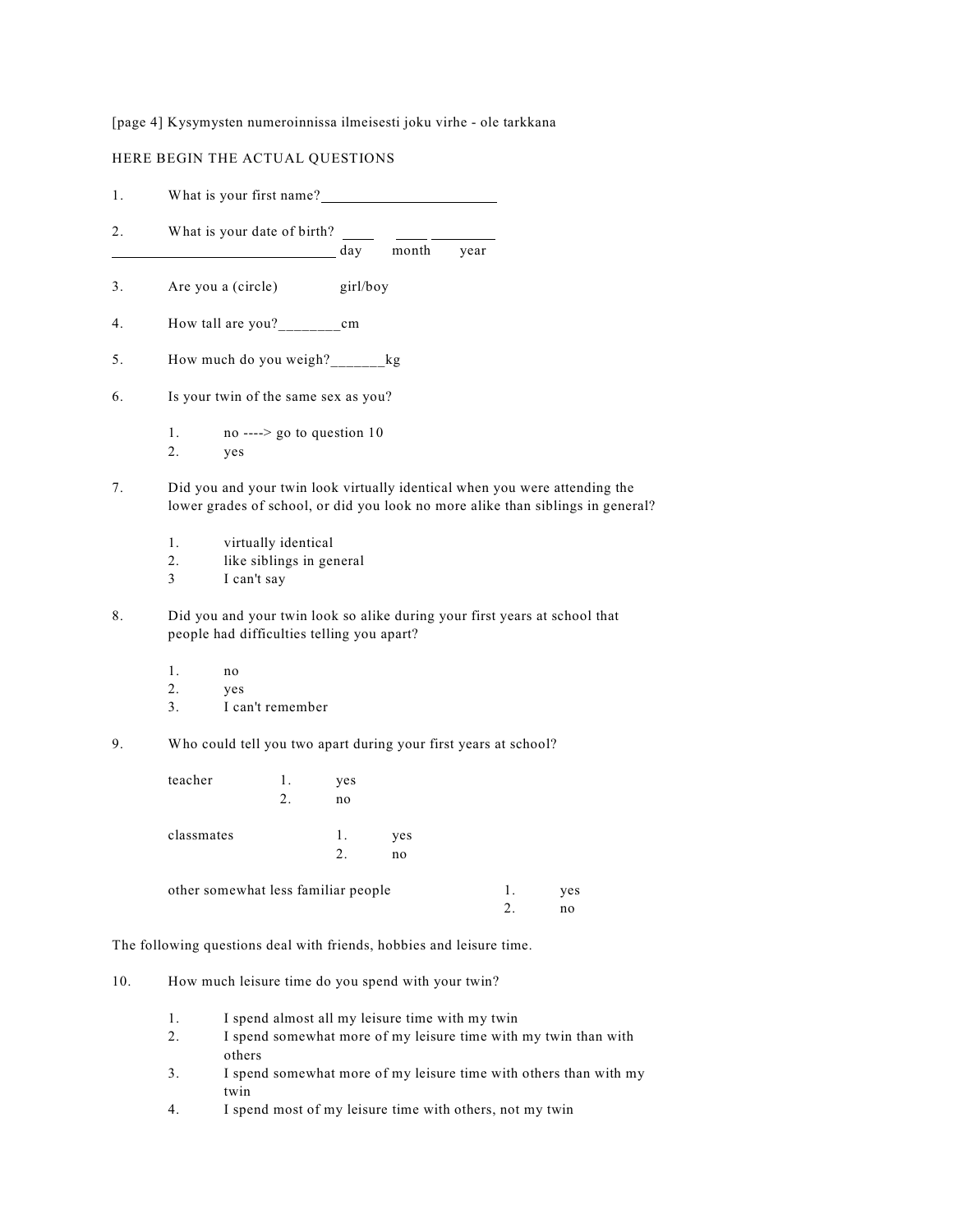- 5. We live apart, we do not have much chance to be together
- 6. I can't say
- 11. Do you and your twin have shared hobbies and interests?
	- 1. yes, they are identical
	- 2. they are nearly identical
	- 3. most of them are different
	- 4. none at all
- 12. Do you have common friends?
	- 1. we share all our friends
	- 2. we share most of our friends
	- 3. most of our friends are different
	- 4. none at all
- 13. Who is your best friend?
	- 1. my twin
	- 2. another sibling
	- 3. a classmate of mine
	- 4. somebody else
	- 5. I cannot say
- 14. How much money do you use a week on candy and other snacks?
	- 1. none
	- 2. 1-10 marks every week
	- 3. 11-20 marks every week
	- 4. 21-50 marks every week
	- 5. over 50 marks every week
- 15. Is one of your parents or some other adult at home when you come home from school nowadays?
	- 1. yes, mom or dad
	- 2. yes, some other adult, who
	- 3. no How many hours did you have to wait last week before an adult got home?
		- hours Monday
		- \_\_\_\_\_ hours Tuesday
		- \_\_\_\_\_ hours Wednesday
		- \_\_\_\_\_ hours Thursday
		- \_\_\_\_\_ hours Friday
- 16. How much time do you spend doing/how often do you do the following? Estimate each statement separately.

|                 |       | A few times |         |             |       |  |  |
|-----------------|-------|-------------|---------|-------------|-------|--|--|
|                 | daily | a week      | a month | in 6 months | Never |  |  |
| watching tv     |       |             |         |             |       |  |  |
| watching videos |       |             |         |             |       |  |  |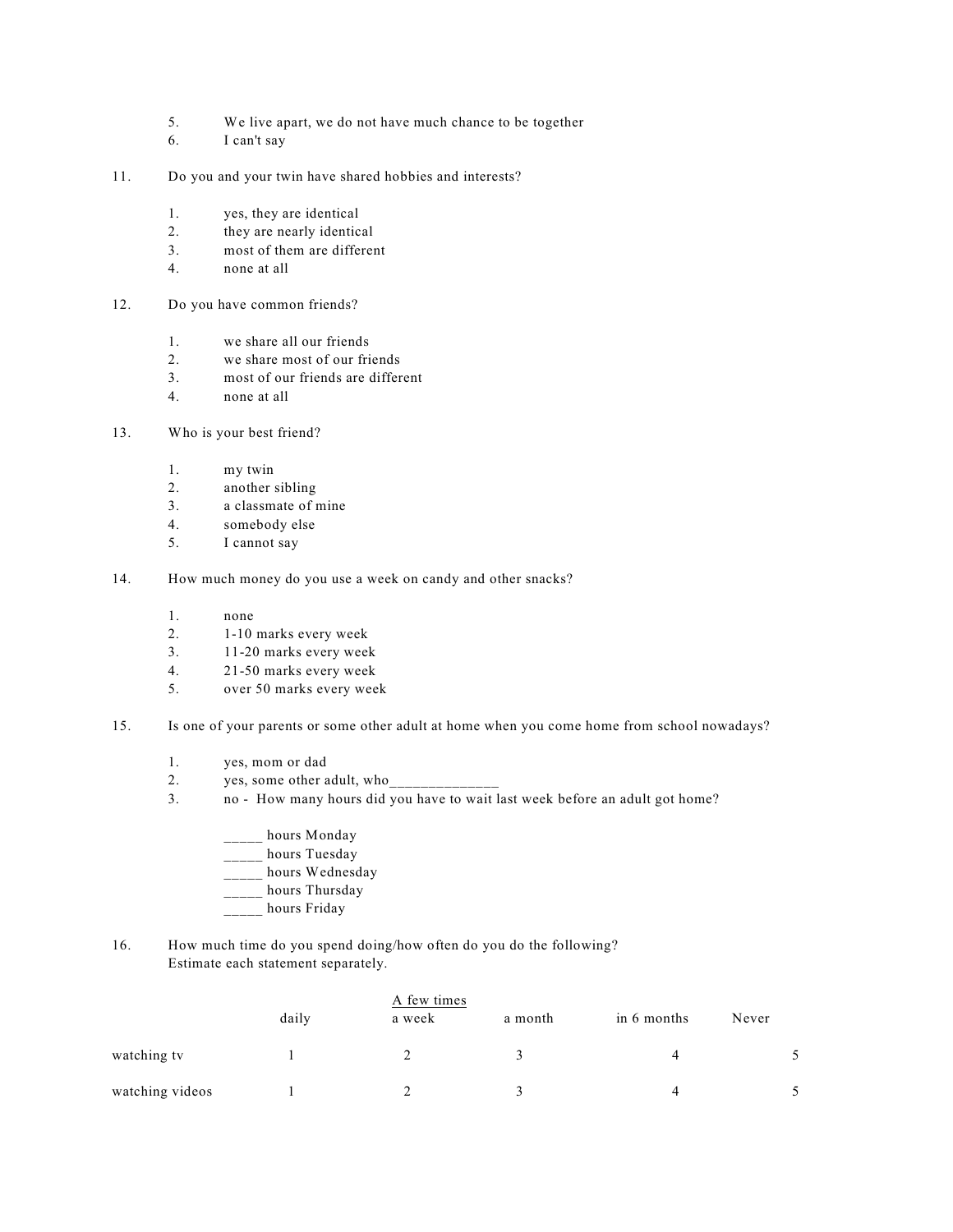| playing computer games                                           | $\mathbf{1}$ | $\sqrt{2}$       | $\mathfrak z$  | $\overline{4}$ | 5              |
|------------------------------------------------------------------|--------------|------------------|----------------|----------------|----------------|
| listening to music                                               | $\mathbf{1}$ | $\overline{c}$   | $\mathfrak{Z}$ | $\overline{4}$ | 5              |
| playing board games                                              | $\mathbf{1}$ | $\overline{c}$   | $\mathfrak{Z}$ | $\overline{4}$ | 5              |
| playing an<br>instrument                                         | $\mathbf{1}$ | $\sqrt{2}$       | $\mathfrak z$  | $\overline{4}$ | 5              |
| reading                                                          | $\mathbf{1}$ | $\sqrt{2}$       | 3              | $\overline{4}$ | $\mathfrak{S}$ |
| drawing, painting                                                | $\mathbf{1}$ | $\sqrt{2}$       | $\mathfrak{Z}$ | $\overline{4}$ | 5              |
| doing crafts/<br>building models                                 | 1            | $\sqrt{2}$       | $\mathfrak z$  | $\overline{4}$ | 5              |
| with friends at<br>my home                                       | $\mathbf{1}$ | $\boldsymbol{2}$ | 3              | $\overline{4}$ | 5              |
| with friends at<br>their homes                                   | $\,1\,$      | $\overline{c}$   | $\mathfrak z$  | $\overline{4}$ | 5              |
| in the city/in your<br>village/in places of<br>meeting for youth | $\,1$        | $\sqrt{2}$       | 3              | $\overline{4}$ | 5              |
| clubs/scouts or<br>other guided<br>activities                    | $\,1\,$      | $\overline{c}$   | 3              | $\overline{4}$ | 5              |
| sports (e.g. team games,<br>training)                            | $\mathbf{1}$ | $\sqrt{2}$       | 3              | $\overline{4}$ | 5              |
| physical exercise,<br>outdoor recreation                         | $\mathbf{1}$ | $\overline{2}$   | 3              | $\overline{4}$ | 5              |

The following question deals with common family interests.

17. How often do you do some of the following with your parents? Estimate each item separately.

|                                                        | everyday | A few times<br>a week | A few times<br>a month | A few times<br>a year | never |
|--------------------------------------------------------|----------|-----------------------|------------------------|-----------------------|-------|
| discuss something                                      |          |                       |                        |                       |       |
| go to culture events, the<br>theatre, movies and so on |          |                       | 3                      |                       |       |
| sports                                                 |          |                       | 3                      | 4                     |       |
| favorite hobbies                                       |          |                       | 3                      | 4                     |       |
| trips, travels, visiting                               |          |                       | 3                      |                       |       |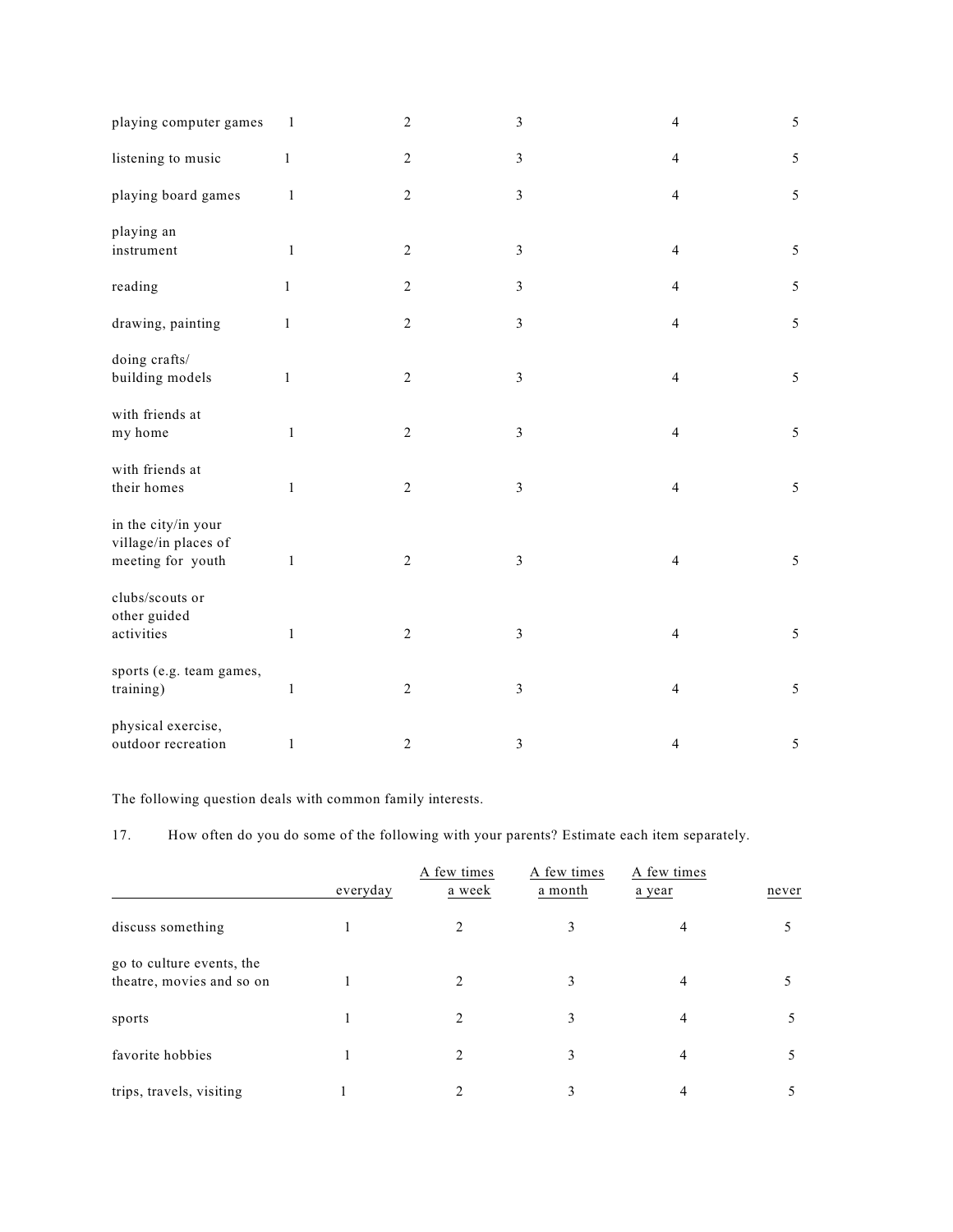| outdoor recreation |  |  |
|--------------------|--|--|
|                    |  |  |

The following questions deal with your relationship with your parents.

- 18. My parents know about my daily program:
	- 1. almost always
	- 2. usually
	- 3. sometimes
	- 4. rarely or almost never

19. My parents have a pretty good idea of my interests, my activities, and whereabouts every day.

- 1. almost always
- 2. usually
- 3. only sometimes
- 4. rarely or never
- 20. My parents know where I am and with whom when I am not at home:
	- 1. almost always
	- 2. usually
	- 3. only sometimes
	- 4. rarely or never
- 21. My parents listen to my opinions:
	- 1. almost always
	- 2. usually
	- 3. only sometimes
	- 4. rarely or never
- 22. My parents thank and encourage me (circle one)
	- 1. almost always
	- 2. usually
	- 3. only sometimes
	- 4. rarely or never
- 23. My parents encourage me to be independent (circle one)
	- 1. almost always
	- 2. usually
	- 3. only sometimes
	- 4. rarely or never
- 24. My parents punish me if I do something I'm not allowed to do (circle one)
	- 1. almost always
	- 2. usually
	- 3. only sometimes
	- 4. rarely or never
- 25. If I've behaved badly, my parents try to sort it out by discussing it (circle one)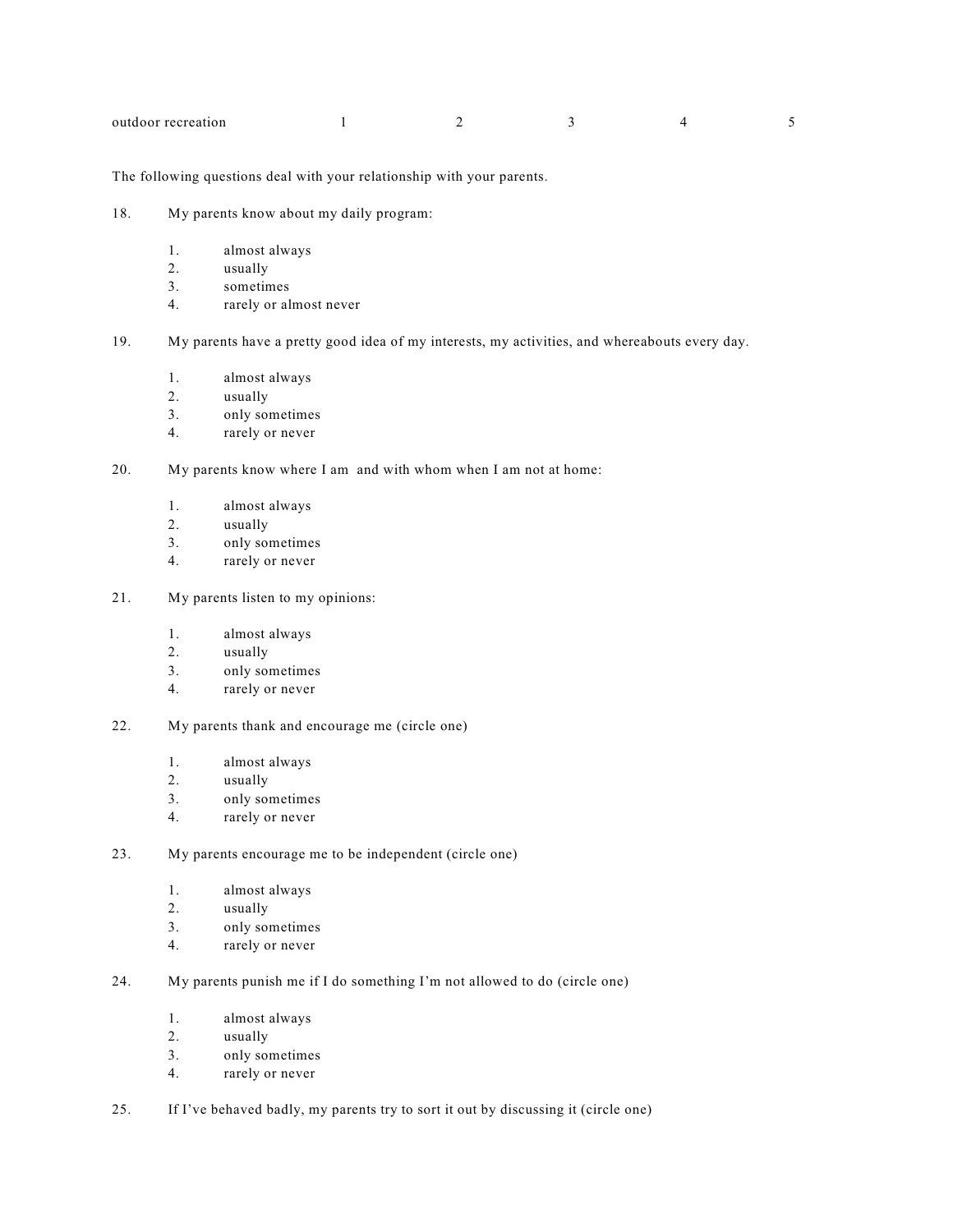- 1. almost always<br>2. usually
- usually
- 3. only sometimes
- 4. rarely or never
- 26. Which of the following characteristics describe your home atmosphere, and in what degree? Estimate each statement independently.

|                         | holds<br>completely<br>true | holds<br>usually<br>true | holds true<br>to some degree | holds true<br>only a bit | does not<br>hold true |
|-------------------------|-----------------------------|--------------------------|------------------------------|--------------------------|-----------------------|
| warm, caring            | 1                           | 2                        | 3                            | $\overline{4}$           | 5                     |
| creative, supportive    |                             | 2                        | 3                            | 4                        | 5                     |
| trusting, understanding |                             | 2                        | 3                            | 4                        | 5                     |
| open                    |                             | $\overline{2}$           | 3                            | 4                        | 5                     |
| strict                  |                             | $\overline{c}$           | 3                            | 4                        | 5                     |
| unjust                  |                             | 2                        | 3                            | 4                        | 5                     |
| conflicting             |                             | $\overline{c}$           | 3                            | 4                        | 5                     |
| indifferent             |                             | 2                        | 3                            | 4                        | 5                     |

The following questions deal with your degree of satisfaction. (Estimate each statement separately.)

### 27. Are you satisfied with your:

|                                           |              | mainly         |          | mainly           | not    |
|-------------------------------------------|--------------|----------------|----------|------------------|--------|
|                                           | completely   | yes            | somewhat | $\underline{no}$ | at all |
| spending leisure time<br>at home          | 1            | $\overline{c}$ | 3        | 4                | 5      |
| spending leisure time<br>outside the home | $\mathbf{1}$ | $\overline{c}$ | 3        | 4                | 5      |
| success at school                         | $\mathbf{1}$ | 2              | 3        | 4                | 5      |
| relationship with<br>your mother          | 1            | 2              | 3        | 4                | 5      |
| relationship with<br>your father          |              | 2              | 3        | 4                | 5      |
| relationship with<br>your twin            | 1            | $\overline{c}$ | 3        | 4                | 5      |

relationship with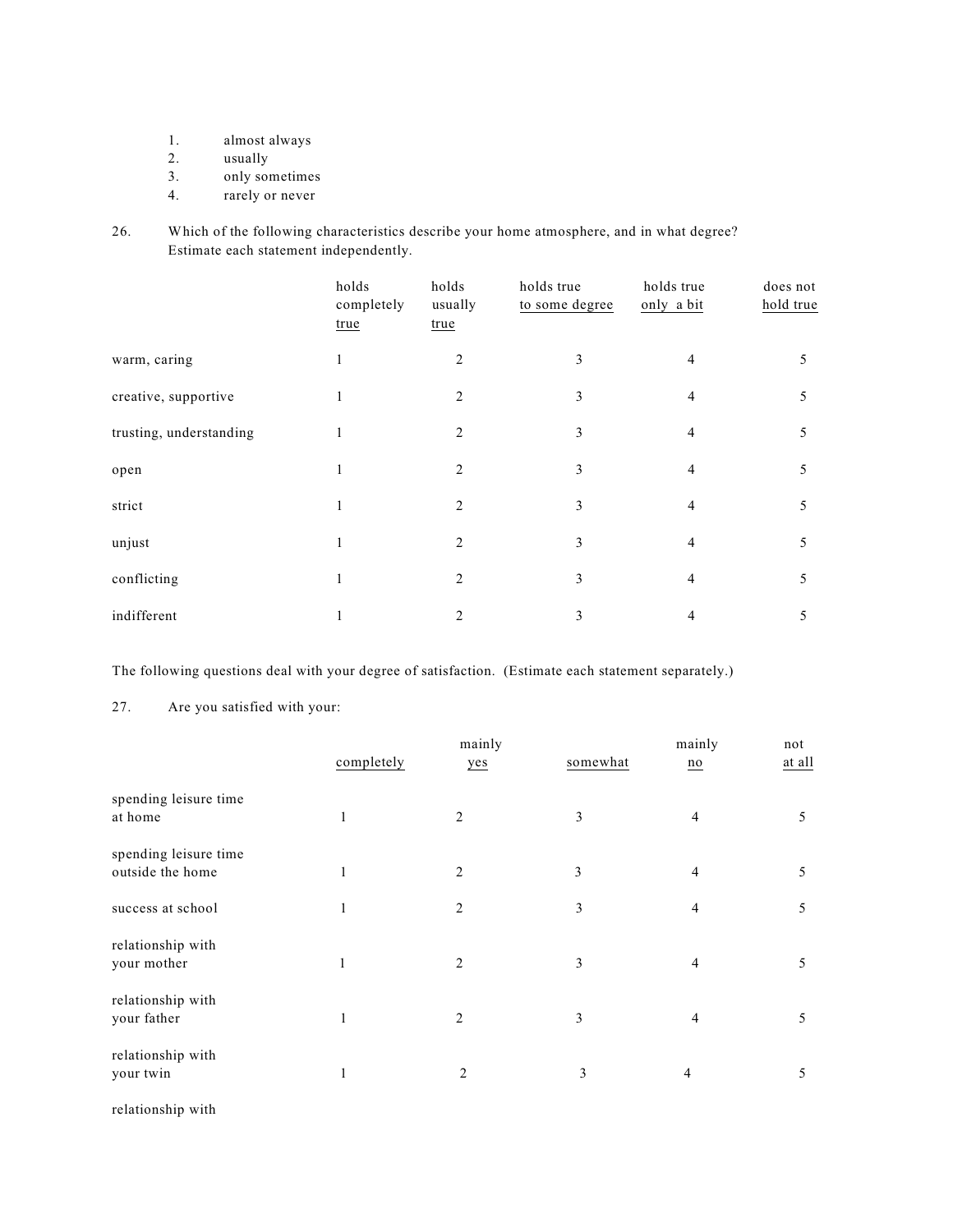| your friends                     |  |  |  |
|----------------------------------|--|--|--|
| relationship<br>withyour teacher |  |  |  |

The following questions deal with aches and ailments you may have had. Mark the correct alternatives with an X (Only one alternative per symptom!).

28. Think of the time between the summer and today. How often have you had the following symptoms since last summer (you can see a description of the different body parts or figures below)?

| Pain or tenderness                         | Almost<br>every day | More than<br>once a week | About once<br>a week | About once<br>a month | Rarely or<br>never |
|--------------------------------------------|---------------------|--------------------------|----------------------|-----------------------|--------------------|
| Neck and Shoulders<br>(A)                  |                     |                          |                      |                       |                    |
| Upper extremities<br>$(arms)$ $(B)$        |                     |                          |                      |                       |                    |
| Chest $(C)$                                |                     |                          |                      |                       |                    |
| Lower extremities<br>$(\text{legs})$ $(D)$ |                     |                          |                      |                       |                    |
| Upper back $(E)$                           |                     |                          |                      |                       |                    |
| Lower back (F)                             |                     |                          |                      |                       |                    |
| Buttocks (G)                               |                     |                          |                      |                       |                    |

29. Think about the time between last summer and today. How often have you had the following symptoms since last summer?

|                                | Almost<br>every day | More than<br>once a week | About once<br>a week | About once<br>a month | Rarely or<br>never |
|--------------------------------|---------------------|--------------------------|----------------------|-----------------------|--------------------|
| Headache                       |                     |                          |                      |                       |                    |
| Stomach ache                   |                     |                          |                      |                       |                    |
| Depression                     |                     |                          |                      |                       |                    |
| Difficulties falling<br>asleep |                     |                          |                      |                       |                    |
| Tired in the day               |                     |                          |                      |                       |                    |
| Keep waking up at<br>night     |                     |                          |                      |                       |                    |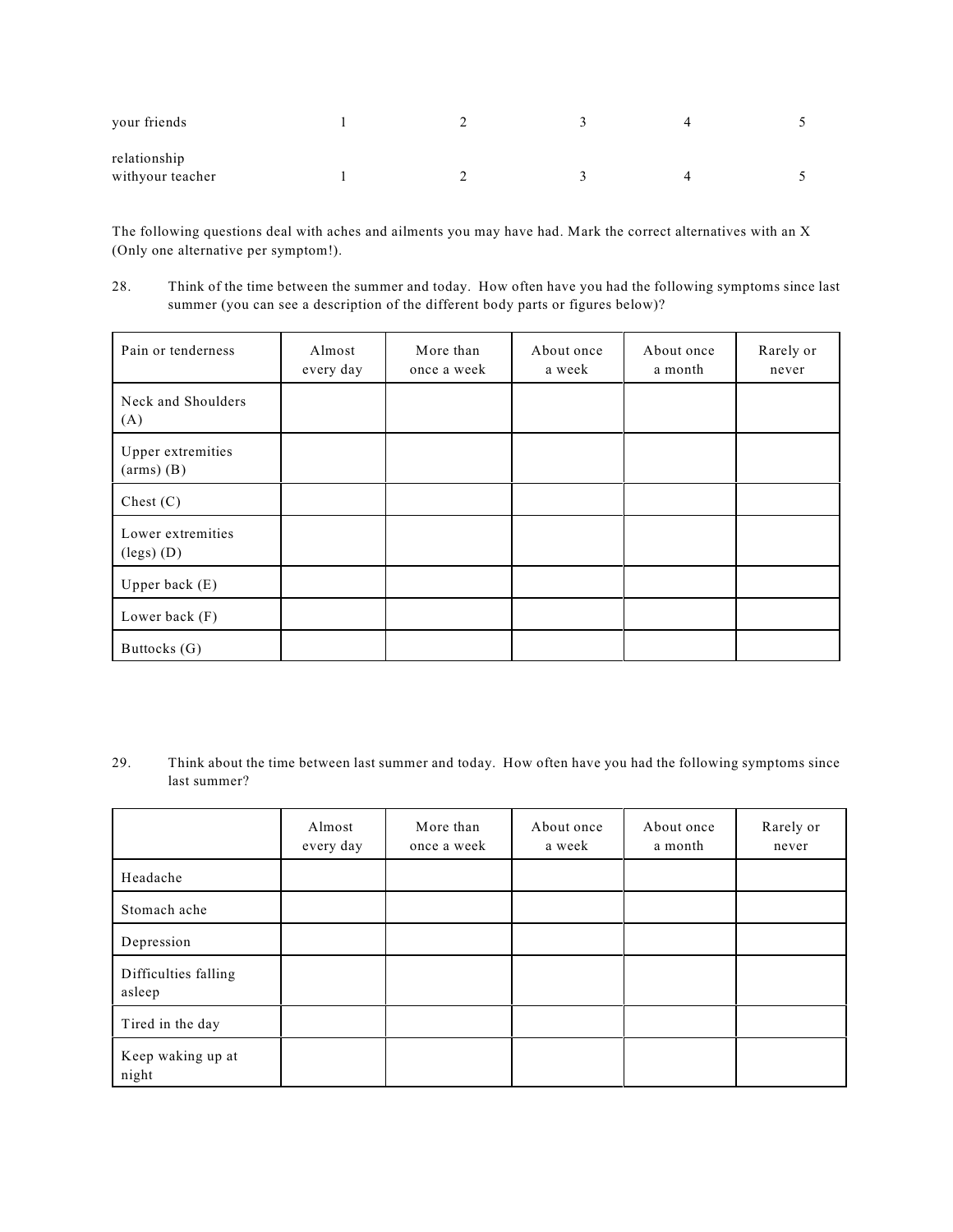| Tension and<br>nervousness       |  |  |  |
|----------------------------------|--|--|--|
| Irritation and<br>aggressiveness |  |  |  |
| Dizziness                        |  |  |  |

30. Pain Drawing. Mark the areas where you've had pain or tenderness at least once a month since last summer in red in the figures below. If you have not experienced any pain or tenderness leave the figure unmarked.

31. Have you hurt any of the areas you've marked above (falling, tripping, sports injuries, etc.)?

- 1 no
- 2 yes -> circle the area that you have hurt in blue in the above figure
- 32. Circle all the alternatives that have applied to you during this semester.
- 1 strain makes pain worse (running, skating, skiing, etc.)
- 2 my arms or legs feel swollen
- 3 I don't sleep well
- 4 I feel tired even in the day
- 5 I am tense and nervous
- 6 bad weather makes my pains worse
- 7 sensation of numbness in my arms and legs
- 8 being nervous makes my pains worse
- 9 I have stomach aches (gas, constipation, diarrhea)
- 10 I have headaches

#### Growth and Development

Many physical, personal and emotional changes happen to girls/boys with their development into womanhood/ manhood. Physical growth and development are a very important part of growing up. Because these changes happen to different people at different rates, we are interested in your present growth and developmental stage. Your answers will only be revealed to the researchers. We ask you to answer the questions truthfully so that we may get new information regarding twin girls/boys in your age group.

Directions: Circle the alternative that best describes your situation. Only mark one alternative for each question.

- 33. Which of the following best describes your growth in height?
	- 1. growth spurt has not taken place
	- 2. growth spurt is beginning
	- 3. growth spurt is rapidly underway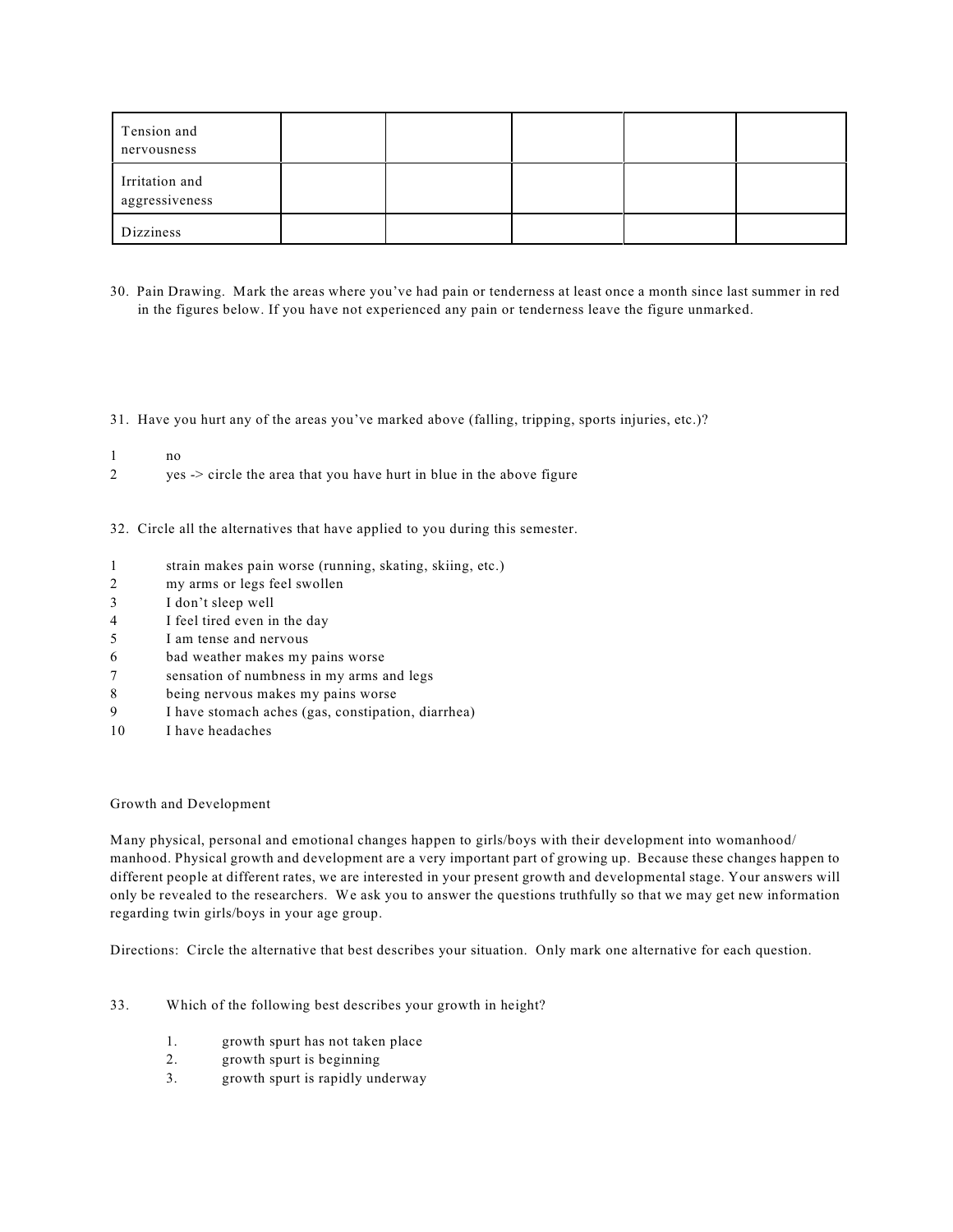| 34. | How would you describe your growth of body hair (body hair means underarm |
|-----|---------------------------------------------------------------------------|
|     | and pubic hair). Which of the following best describes your body hair?    |

- 1. no body hair
- 2. some body hair
- 3. definite body hair

#### 35. Have you noticed any skin changes (ex. pimples)?

- 1. no
- 2. some
- 3. definite skin changes

36. Have your breasts developed? Boys: Has your voice begun to change? 1. no 1. no

2. breast growth is beginning the contract to the 2. voice is beginning to change 3. breasts are clearly growing 3. voice change is underway

37. Have you begun to menstruate? Boys: Has hair begun to grow on your face?

1. no 1. no 2. yes 2. facial hair is beginning to grow 3. facial hair is clearly growing

If your answer is yes, then at what age did you begin to menstruate?

 $\frac{1}{2}$  year  $\frac{1}{2}$  month

The questions end here. We ask you kindly to check your responses to make sure that you have answered the questions according to the directions given.

We thank you for your help with this study.

Did you answer the questions?

- 1. completely on your own
- 2. I discussed some of the questions with my twin brother/sister before answering
- 3. I discussed some of the questions with my parents before answering
- 4. I needed someone else's help to answer many of the questions.

Who's help?

How was it for you to answer the questions?

- 1. easy
- 2. fairly easy
- 3. fairly difficult
- 4. difficult

Questions that are different in boy's/girl's questionnaire (12 yrs) for cohort 1983: